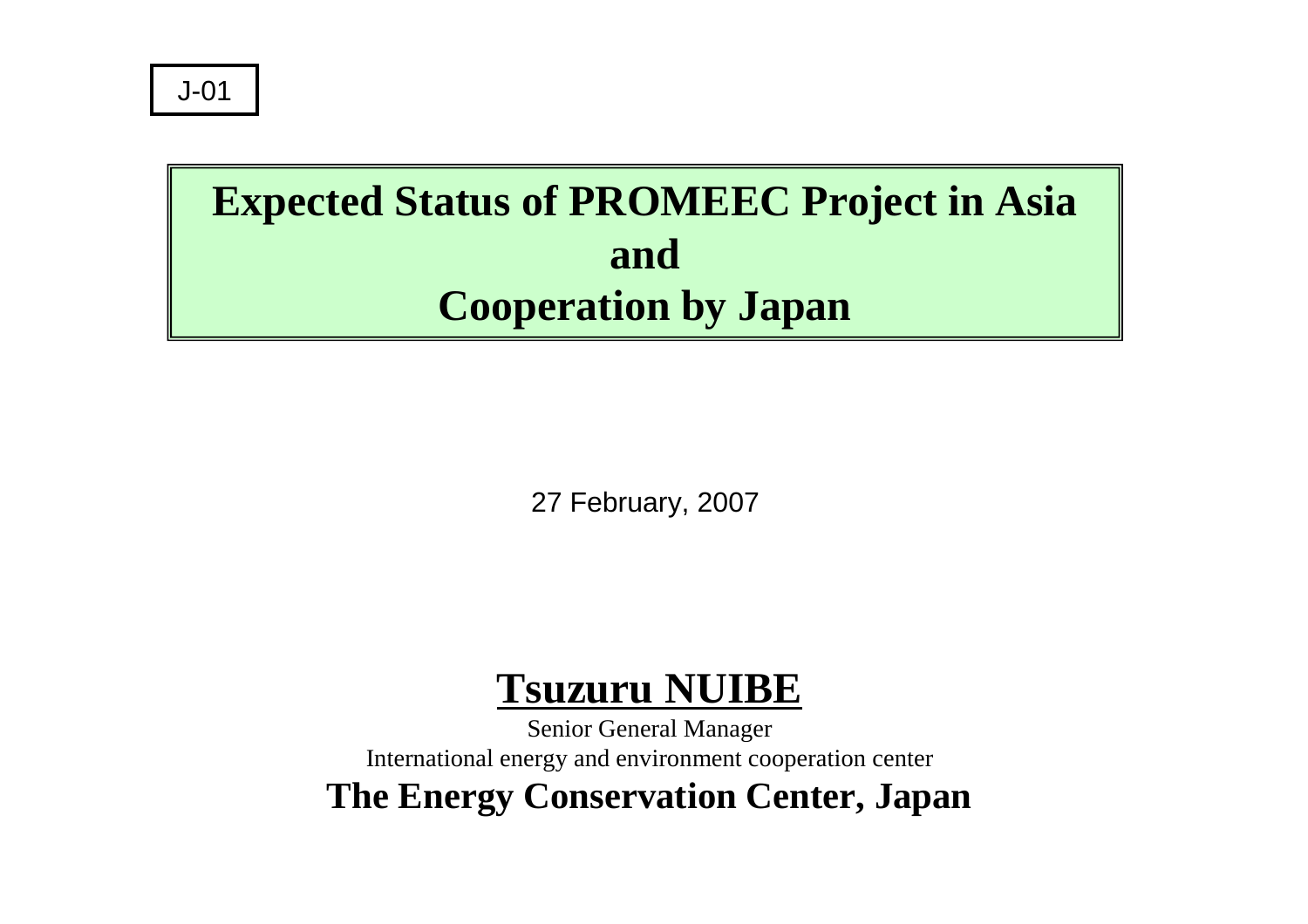PROMEEC significant activities in 2006 Fy



Result of 2006 Fy :

*Creative Activities for Localization by for Localization ASEAN Focal-points in 2006 Fy*

**\* Preparing and implementing by host-country for the Factory/Building Energy Audit \* Start of the ASEAN Award** of Best Practices in Energy Management (**Factory/Building**) **\* Contents increasing of the ASEAN Technical Directory & Data Base** *--- more effort expected*

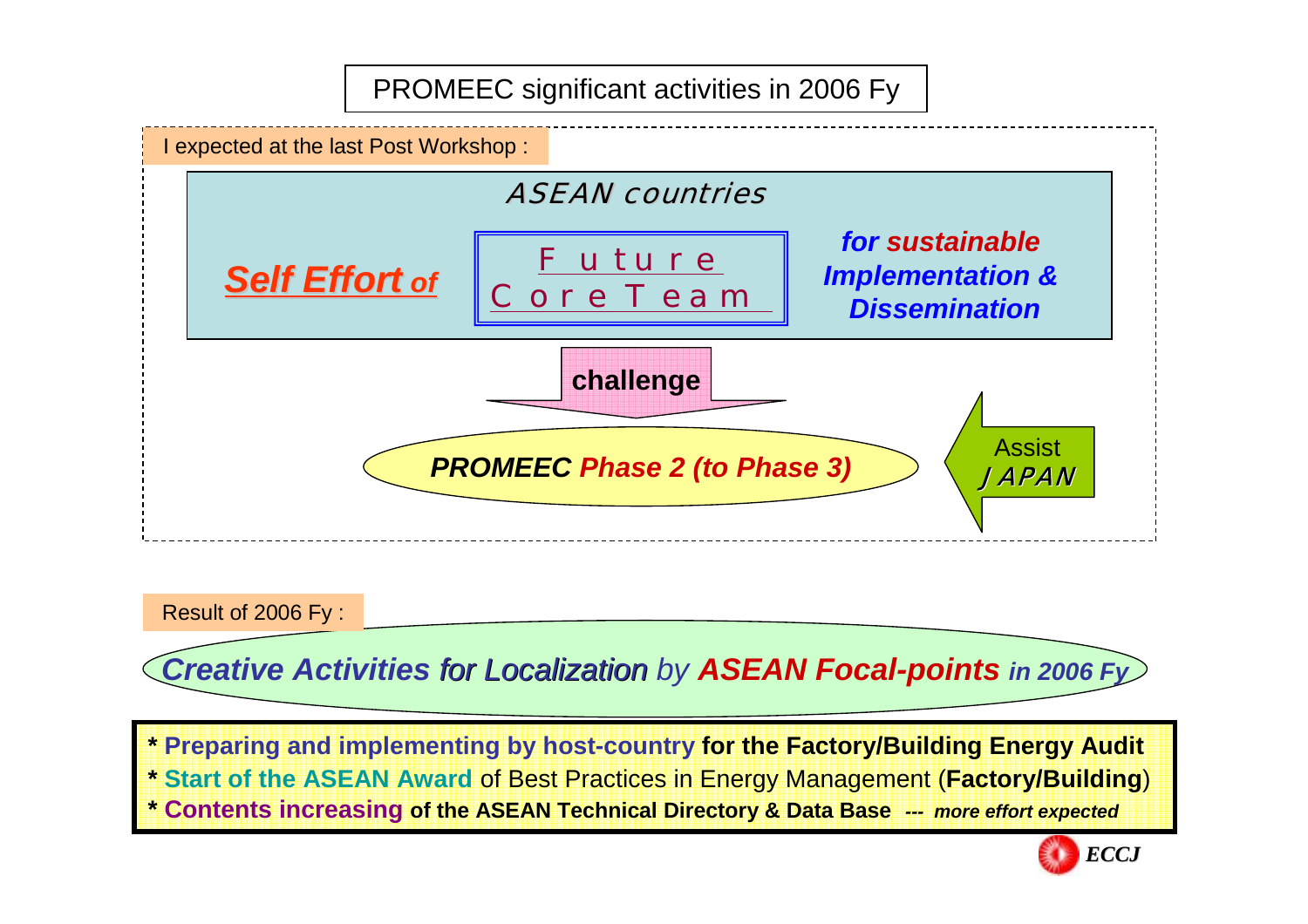# *from 2006 to 2007* **Japan's new challenge for the global warming issue and the energy conservation**

*~ reinforcement of the E ~ reinforcement of the E-C Law ~ C Law ~*

--------------------------------------------------------------------------------------

*~ strengthening the international cooperation ~ ~ strengthening the international cooperation ~*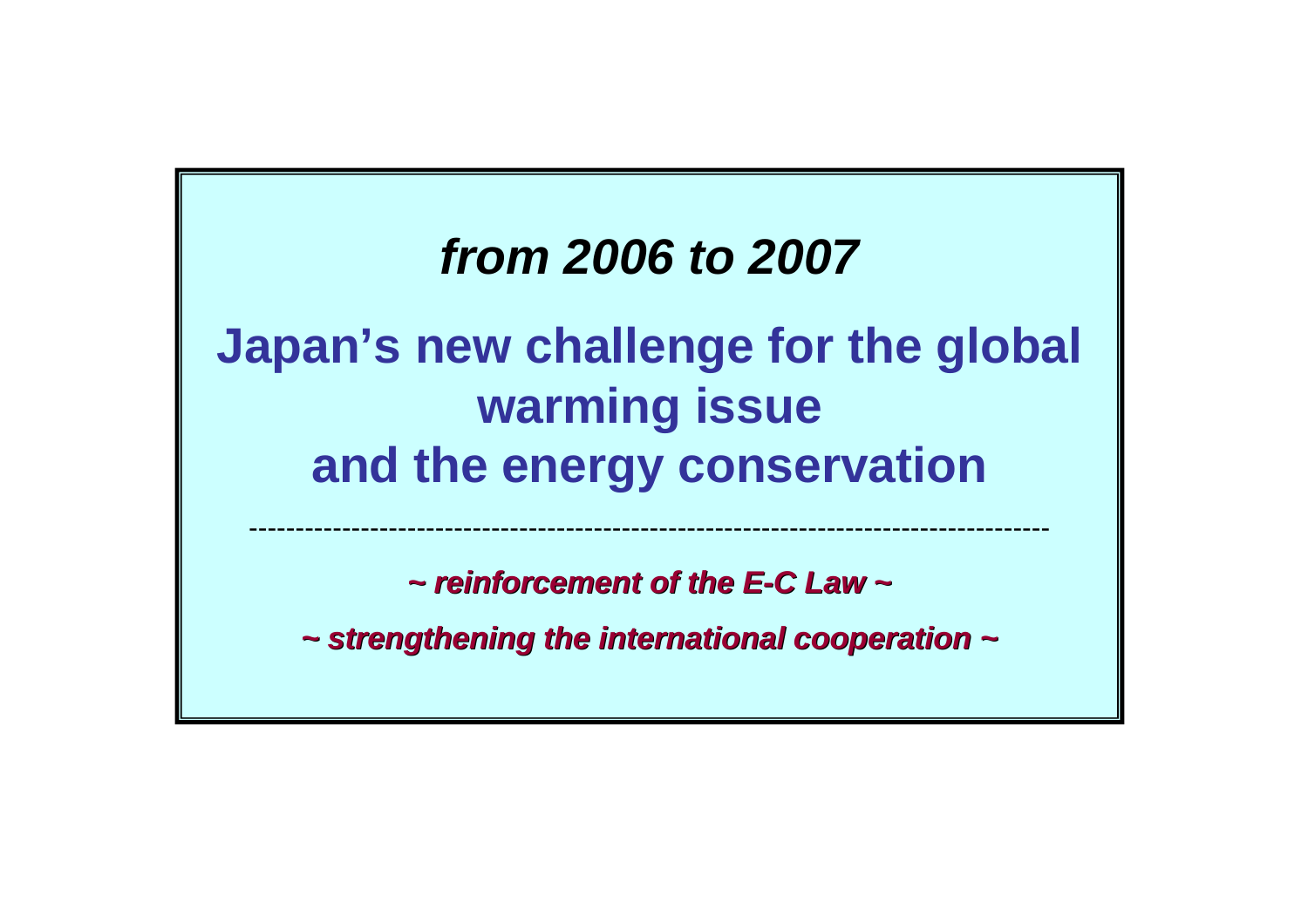Back ground :

\* the promise of COP3 (6% GHG reduction ------ 2010 is coming, but actually 8% has increased)

\* urgent energy security (the surged energy consumption in East Asia)

| $*2006.4.1$  | Enforcement of the amended Energy Conservation Law<br>*Regulation to Transportation Sector has been added.<br>*Expansion of Designated Factories (including Buildings)                                               |
|--------------|----------------------------------------------------------------------------------------------------------------------------------------------------------------------------------------------------------------------|
| $*2006.6.5$  | <b>Announcement of "the New National Energy Strategy"</b><br>*Contribution to the Global Energy/Environment Issues<br>In Asia and the world.                                                                         |
|              | *METI (Mr. Takami, International Cooperation Office) has<br>proposed "Asian Energy Efficiency and Conservation<br>Program".                                                                                          |
| $*2007.1.15$ | The prime minister Abe's proposal "Fueling Asia – Japans"<br><b>Cooperation Initiative for Clean Energy and Sustainable</b><br><b>Growth</b> " at EAS<br>*receive 1000 trainees and dispatch 500 experts in 5 years. |
|              | *establish "Asia Energy Conservation Collaboration Center".                                                                                                                                                          |

*ECCJ*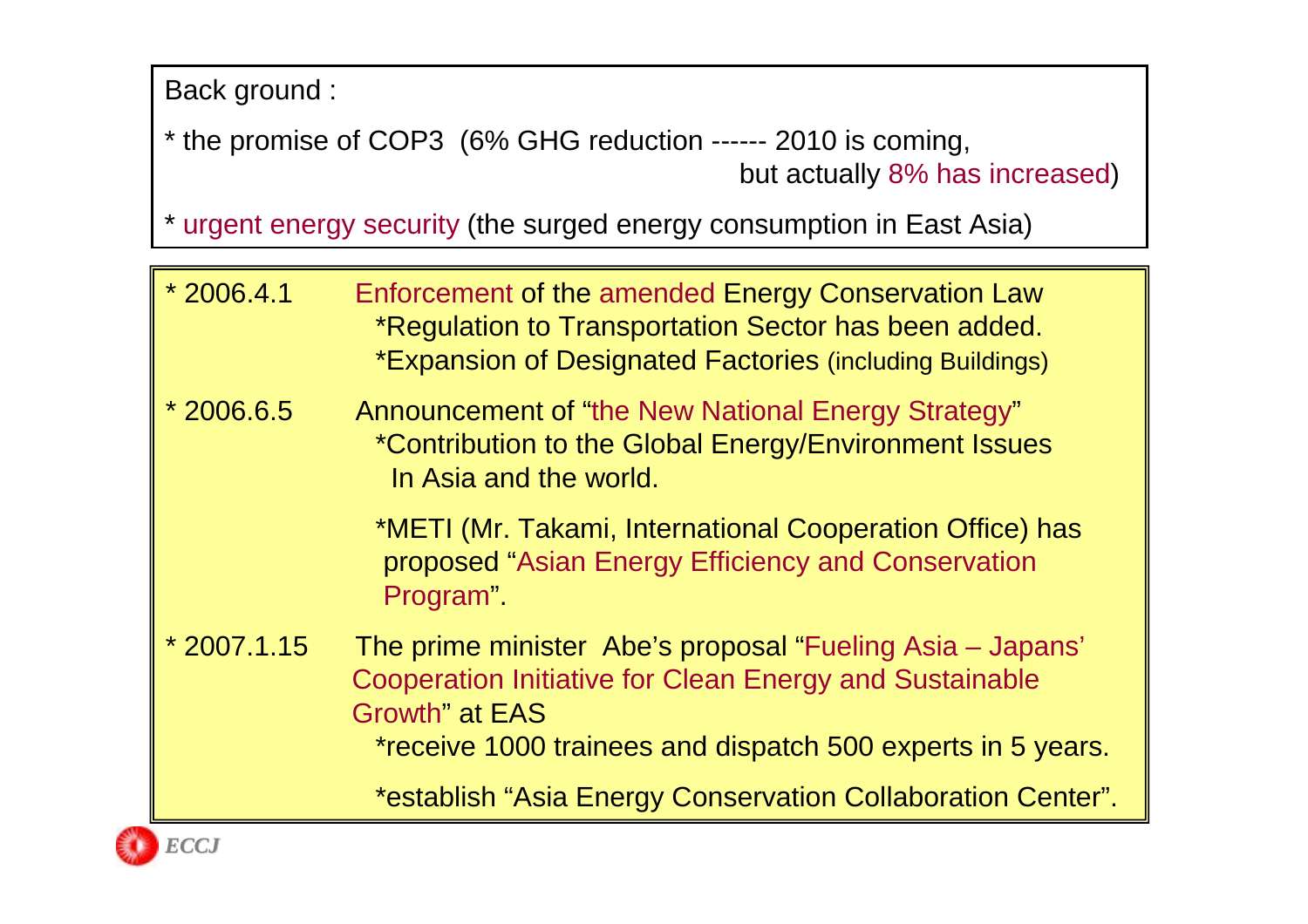### **Reinforcement of the counter-measures**

**(Amendment of the Energy Conservation Law ---** enforced in **April, 2006)**

### Main points of Amendment of the Energy Conservation Law

**-**

#### **Transportation Sector**









#### **Industrial Sector**



#### **Civil Sector**





- **< Additional regulation for the transportation sector > for cargo owners and carrier companies: Submission of Periodical Reports Submission of mid- and long-term plans ( in cooperation with Ministry of Land, Infrastructure and Transport)**
- **Strengthening energy conservation measures in factories and workplaces by managing the combined annual consumption of heat and electricity**

**(the number of designated factories and workplaces has increased from 10,000 to 13,300)**

- **Strengthening energy conservation measures for large-scaled retrofits of the existing residence and buildings, as well as new buildings**
	- **( in cooperation with Ministry of Land, Infrastructure and Transport)**

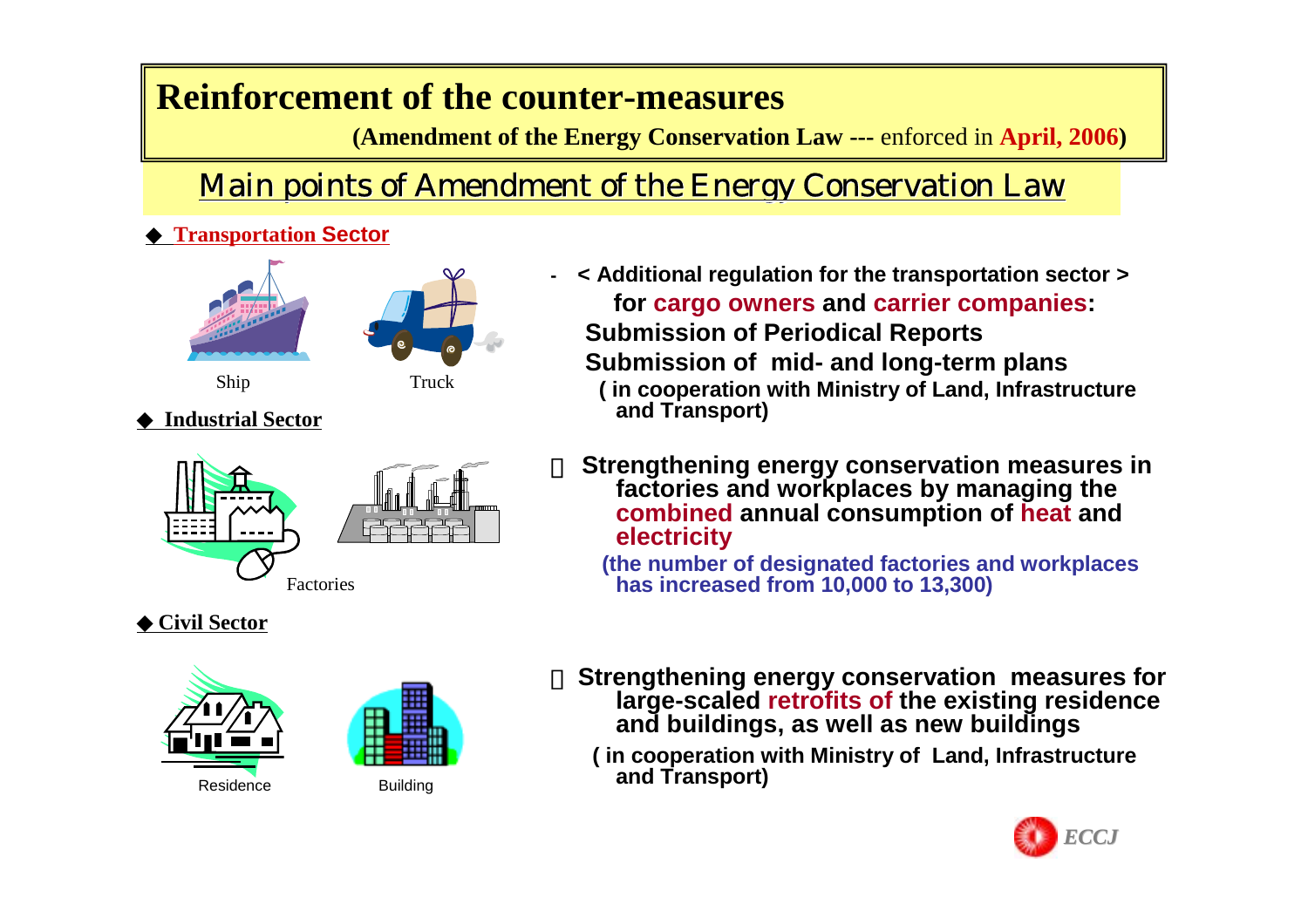### *ECCJ's activity ---- 2007Fy Planning 2007Fy Planning*

Along with "Fueling Asia – Japans' Cooperation Initiative for Clean Energy and Sustainable Growth"



#### *Forecasting Forecasting ECCJ's budget in 2007Fy: budget in 2007Fy:*

we were informed by METI that the 2007Fy METI Fund for ECCJ's international cooperation activity would be increased.

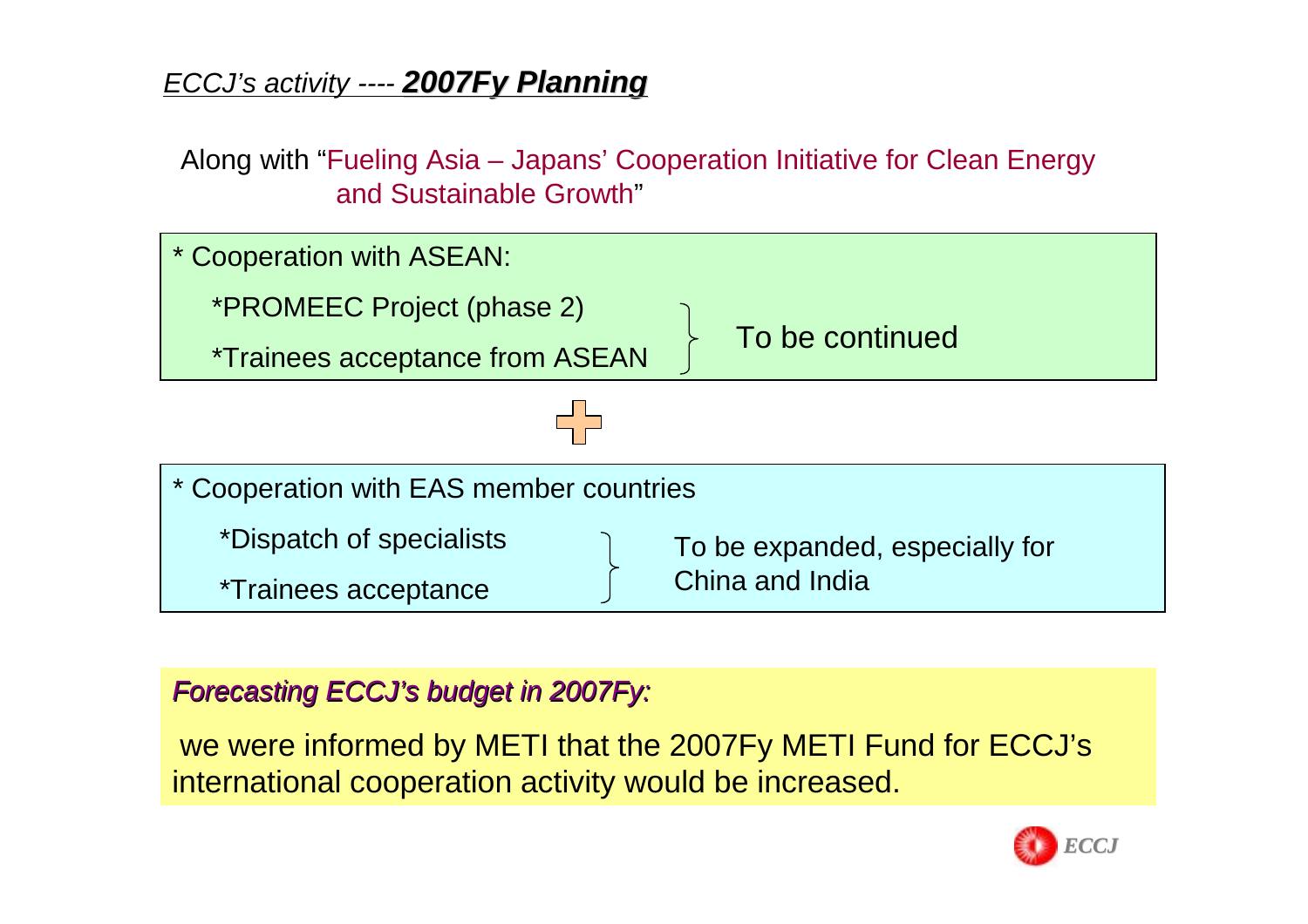## Expectation for PROMEEC 2007 Activity

- \* Dissemination of experience, information, energy audit skill and best practices
	- \* leadership of focal points
	- \* local activities based on "Enhanced OJT"
- \* Fulfillment and utilization of "ASEAN Management System "
	- \* Completion of the ASEAN Technical Directory & In-house Data Base (buildings, factories)
	- \* leadership of ACE

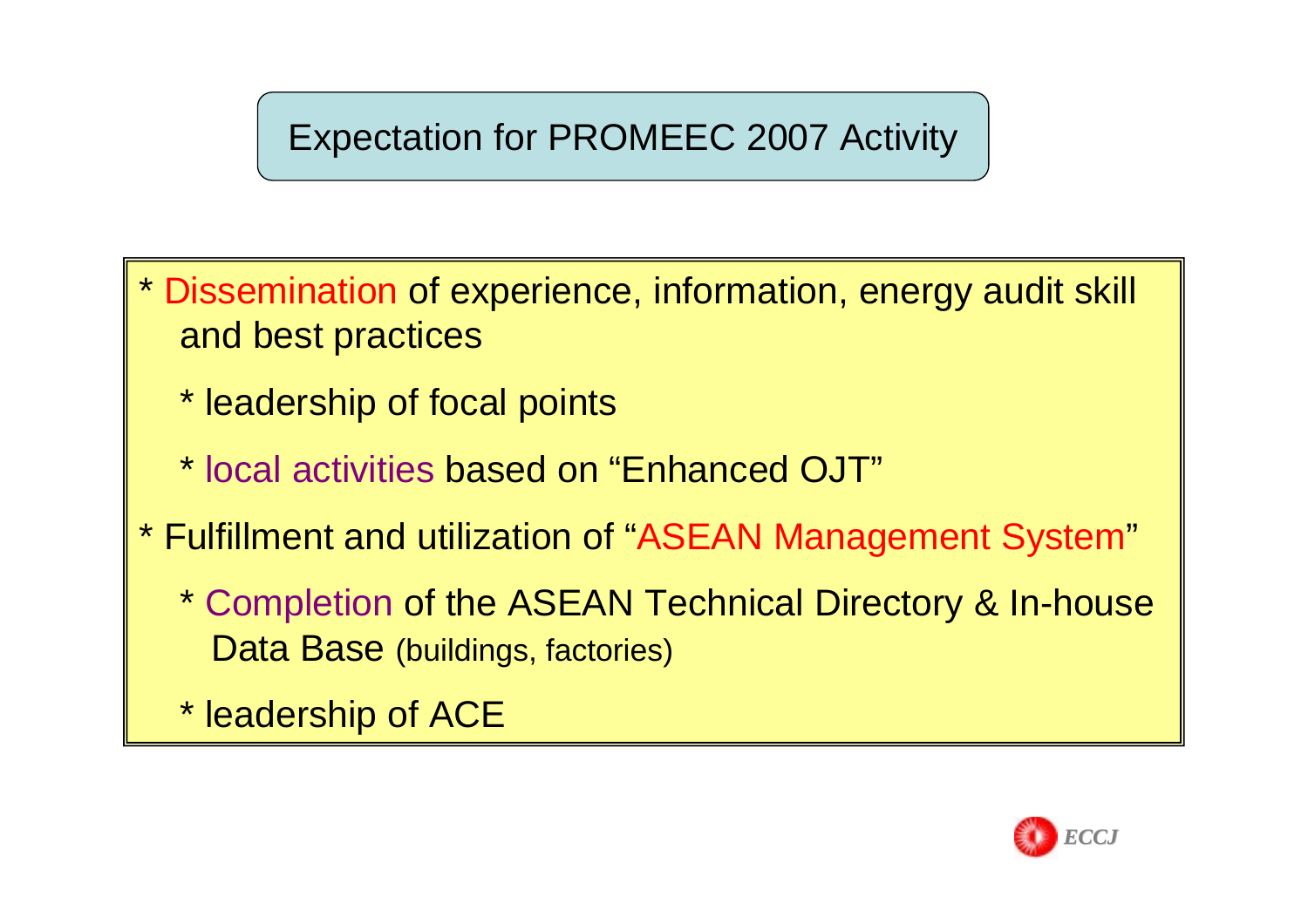



http://www.eccj.or.jp/index\_e.html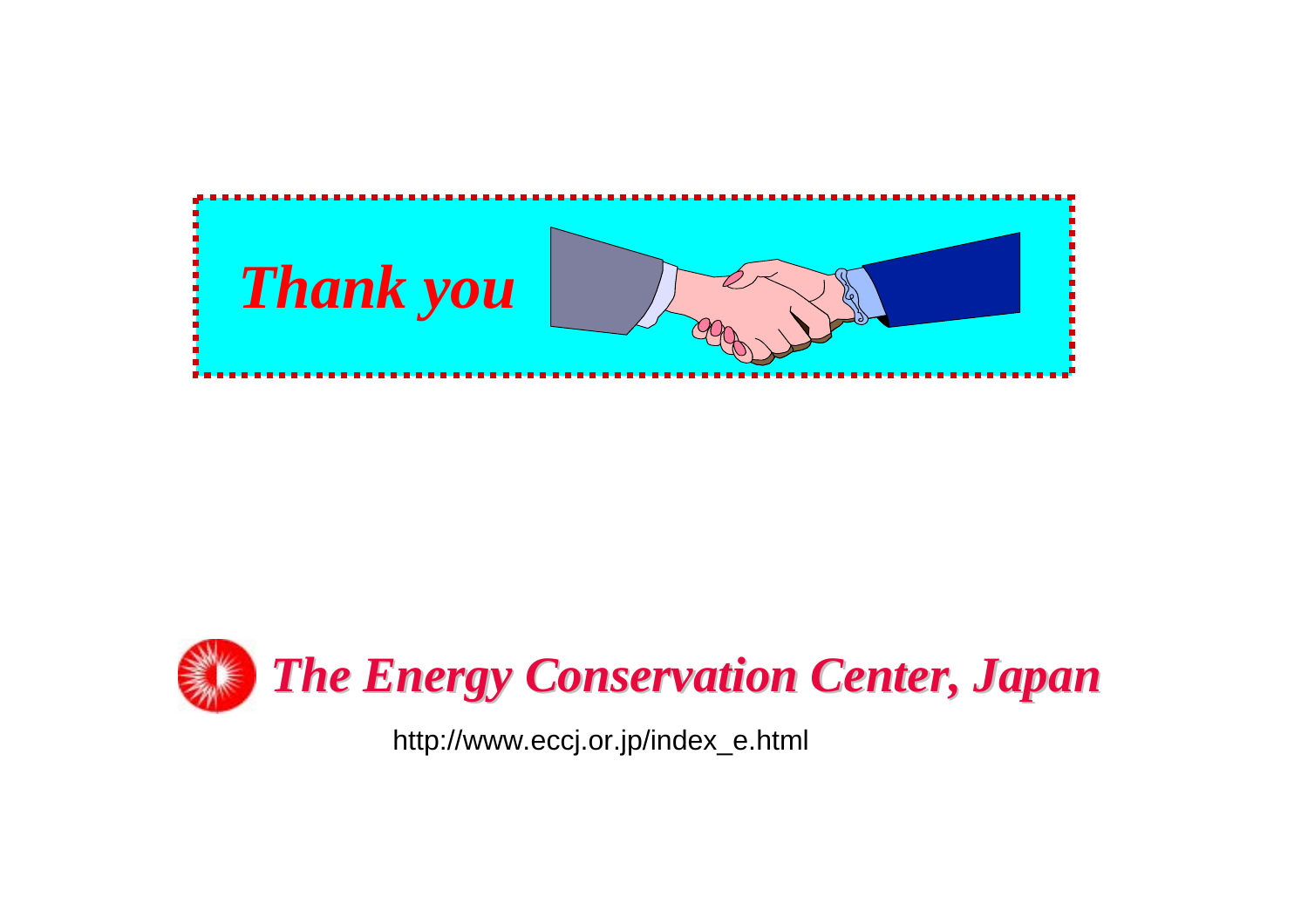

BE Figures for the OECD represent totals for the 30 member nations of the Organization for Economic Corporation and Development.